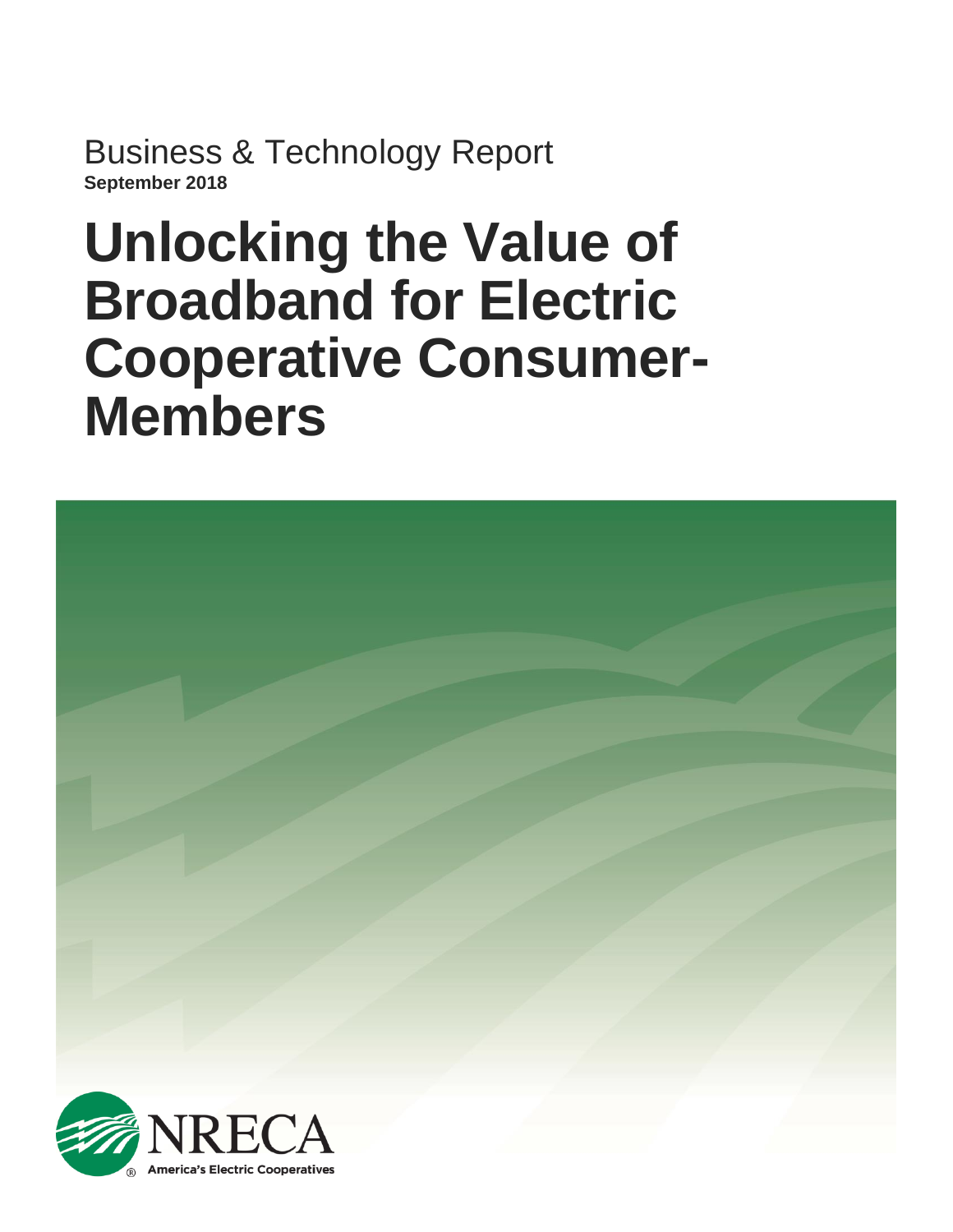Business & Technology Report **September 2018**

# **Unlocking the Value of Broadband for Electric Cooperative Consumer-Members**

Prepared By:

**Russell Tucker, Ph.D.** *Chief Economist russell.tucker@nreca.coop (703) 907-5823*

**Joseph Goodenbery**

*Senior Economist joseph.goodenbery@nreca.coop (703) 907-5893*

**Katherine Loving** *Senior GIS Specialist katherine.loving@nreca.coop (703) 907-5833*

Copyright © 2018 by the National Rural Electric Cooperative Association. All Rights Reserved.

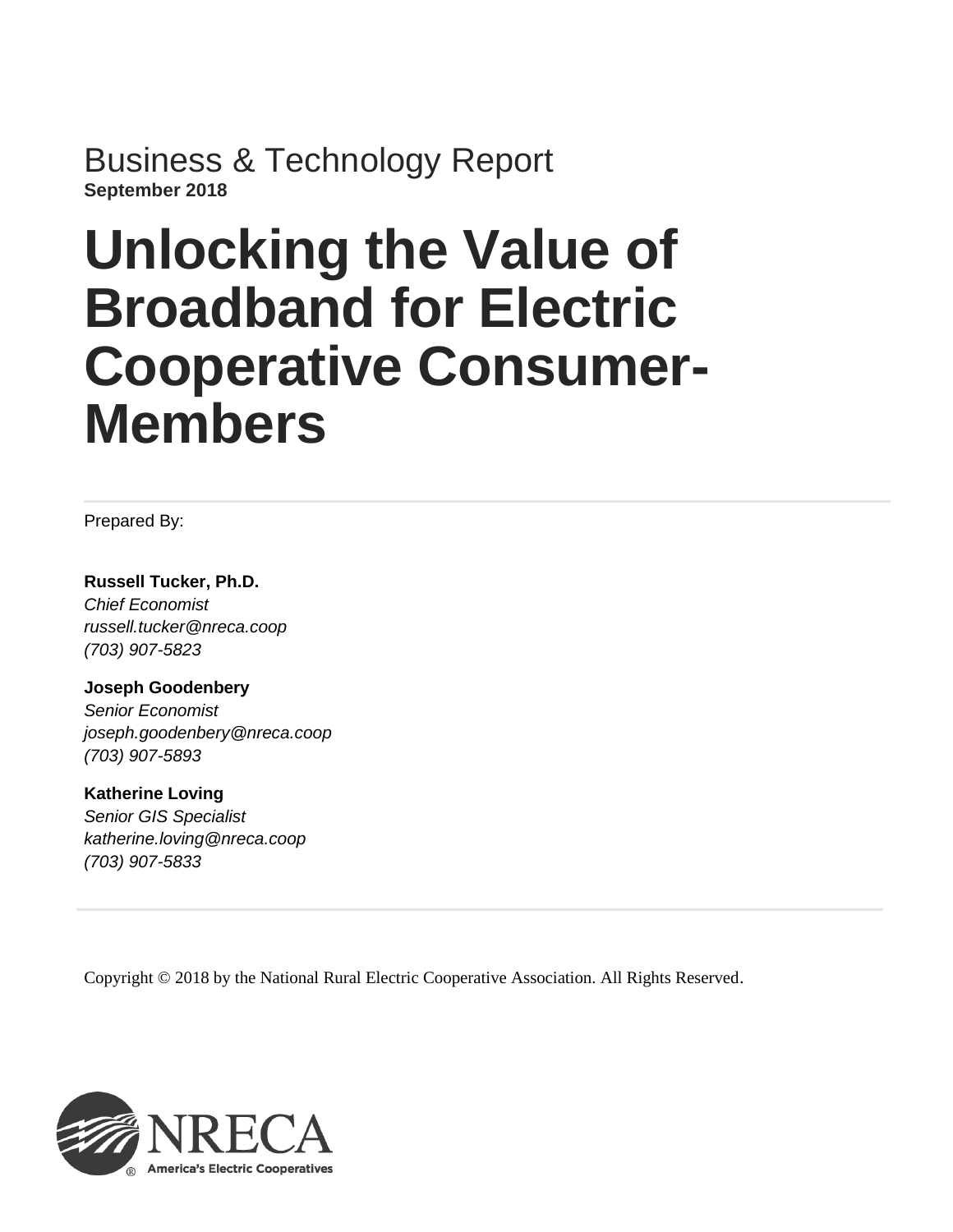# **Table of Contents**

| Section 1: Millions of Electric Co-op Consumer-Members Lack Adequate Broadband Service 3 |
|------------------------------------------------------------------------------------------|
| Section 2: Market Failure Limits Deployment and Value for Consumer-Members 5             |
|                                                                                          |
|                                                                                          |
|                                                                                          |
|                                                                                          |
|                                                                                          |
| Section 4: Public Partnership with Electric Co-ops to Overcome Market Failure 12         |
|                                                                                          |
|                                                                                          |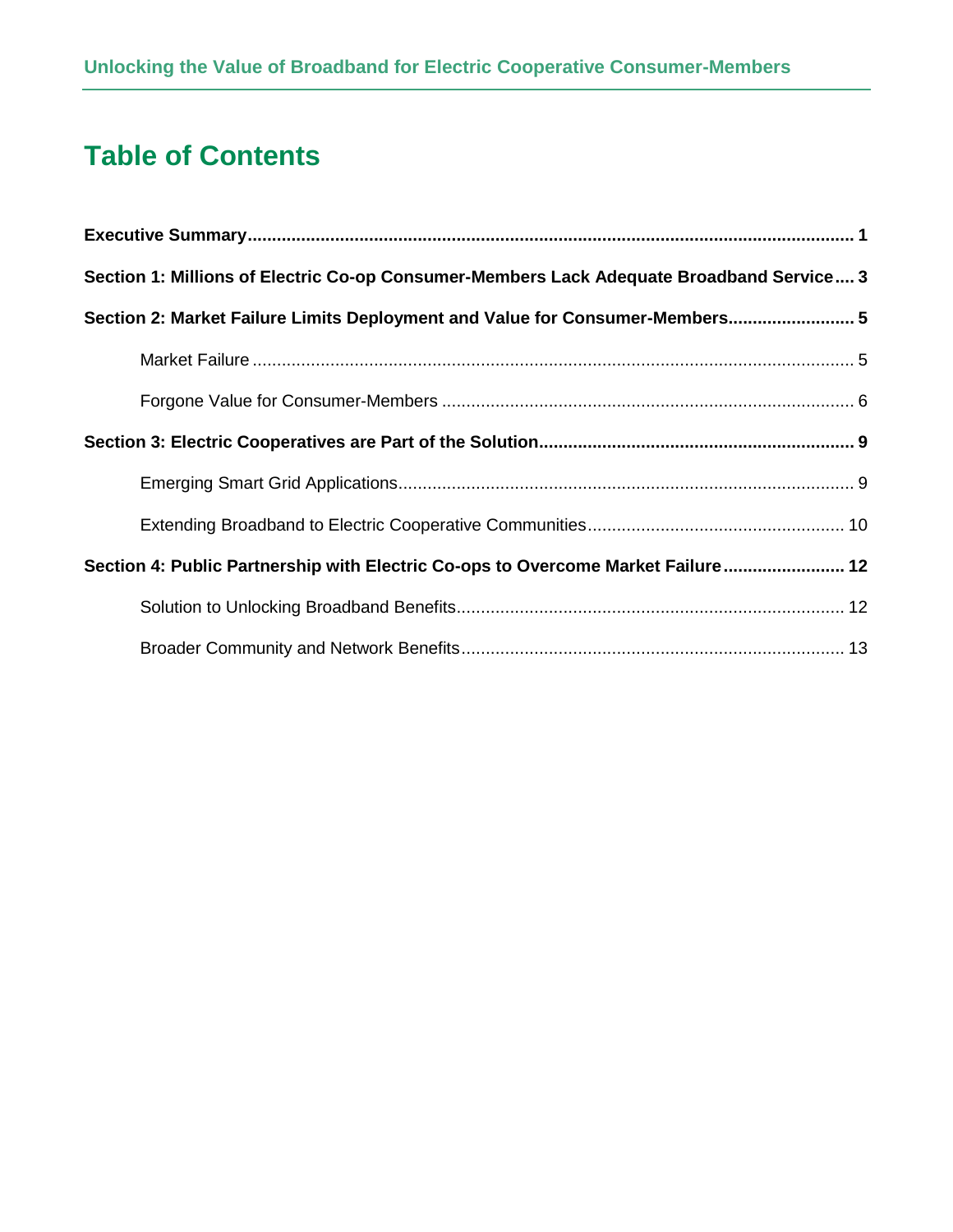# <span id="page-3-0"></span>**Executive Summary**

#### **Millions of Electric Co-op Consumer-Members Lack Adequate Broadband Service**

- Approximately 6.3 million electric co-op households, totaling 13.4 million people, lack access to adequate, high-speed broadband service  $(25/3 \text{ Mbps})$ .<sup>1</sup>
- Electric co-op members without broadband service are found widely throughout the United States and there are areas without broadband service in every state served by electric co-ops. This highlights that broadband access is a multi-state issue. Electric cooperatives have an opportunity to partner with other business and government entities to bring the benefits of broadband to rural America.

#### **Market Failure Limits Access and Value for Consumer-Members**

- There is a significant gap between private carrier returns and consumer benefits from broadband investment in areas served by electric cooperatives.
- Many areas served by electric cooperatives are characterized by low population density causing broadband deployment costs per cooperative household to be so high that private carrier returns often cannot justify the costs of deployment.
- Over a 20-year period, the estimated loss in consumer-member value due to lack of broadband deployment to electric cooperative areas is more than \$68 billion. In contrast, the projected deployment cost of expanding broadband to these areas is approximately \$40 billion.
- This is a form of market failure, where private returns do not justify investment even when lost consumer value exceeds deployment costs by 70 percent.

#### **Electric Cooperatives are Part of the Solution**

• Today's business forces are driving new and advanced digital communications requirements for rural electric co-ops. This is because high-capacity, low-latency telecommunications are the fundamental enabler of the emerging smart grid and create new areas to generate value across the energy value chain.

The actual number of households without access to 25/3 Mbps service is likely understated due to potential inaccuracies in the FCC's data. According to the National Telecommunications Information Administration, a provider offering service to any homes in a Census block is instructed to report that block as served even though it may not offer broadband services in most of the block. This can lead to overstatements in the level of broadband availability, especially in rural areas where Census blocks are large. Moreover, there is no independent validation or verification process for the self-reported data from providers. *Federal Register,* Vol. 83, No. 104 (Wednesday, May 30, 2018) at 24748.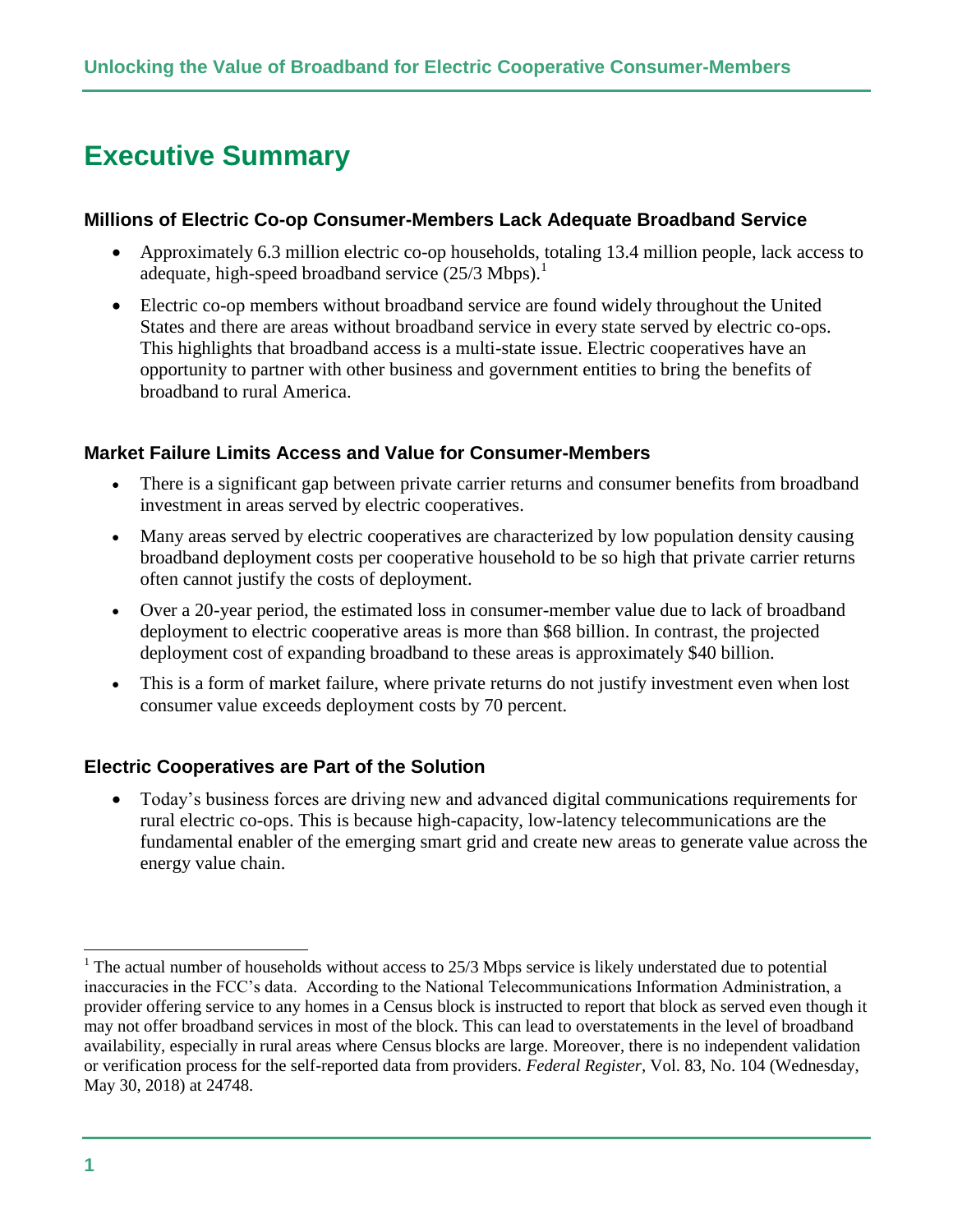- A broadband backbone communications system unlocks the benefits of the smart grid. Improved reliability, decreased labor costs, better equipment utilization, more efficient voltage control, and other benefits translate to overall improved grid performance.
- An electric co-op that builds a broadband backbone to support its electric operations may have a cost advantage in deploying broadband to its unserved community.
- Although electric co-ops may have favorable cost characteristics associated with expanding broadband relative to other providers, building-out a retail network may not be financially viable in many cases due to market conditions.

#### **Public Partnership with Electric Co-ops to Overcome Market Failure**

- In areas characterized by low household density, private carrier returns often do not justify the investment cost associated with deploying broadband, even though overall consumer benefits would exceed deployment costs.
- Government grants and low-interest loans can overcome market failure by buying down the portion of deployment costs not recoverable through the market, thus making private investment a viable option.
- Grants and low-interest loans, combined with private investment from electric co-ops, hold the potential for unlocking the lost value for electric cooperative consumer-members who do not have access to high speed broadband service.
- The deployment of broadband to electric co-op areas will also enable additional community and network benefits, beyond the \$68 billion of value for individual consumer-members.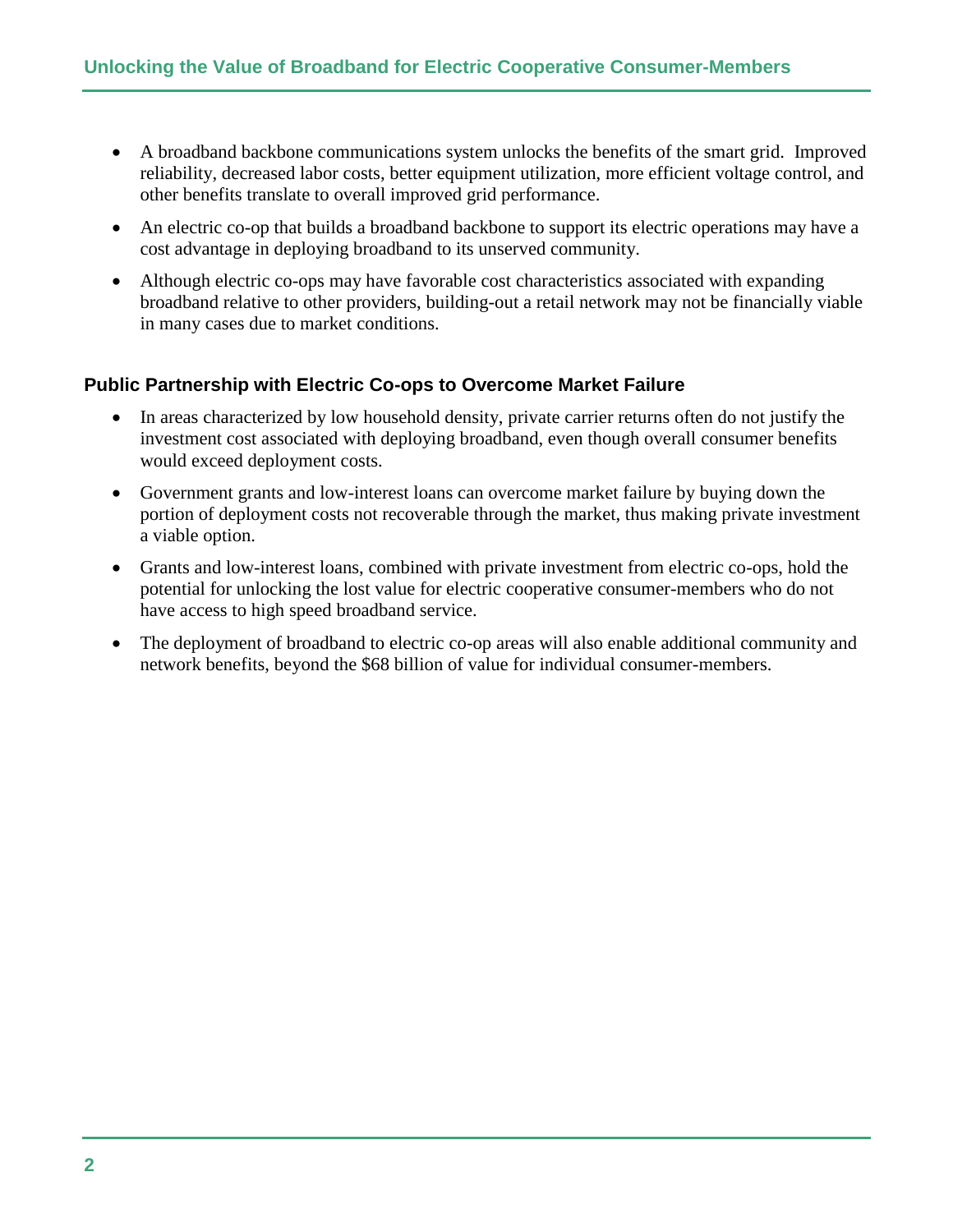# <span id="page-5-0"></span>**Section 1: Millions of Electric Co-op Consumer-Members Lack Adequate Broadband Service**

Broadband is essential infrastructure for modern life. Unfortunately, broadband access and adoption are not ubiquitous. The digital divide is real and many Americans remain without adequate broadband service. According to the U.S. Federal Communications Commission (FCC), 34 million Americans lack access to service at download speeds of 25 megabits per second and upload speeds of 3 megabits per second  $(25/3 \text{ Mbps})$ , the FCC benchmark for broadband service.<sup>3</sup> Rural areas, in particular, have lagged behind, as 39 percent of rural Americans do not have access to 25/3 Mbps, compared to just 4 percent of urban Americans.

This trend is similar for areas served by electric cooperatives. Although the FCC does not report broadband service levels specifically for electric co-op service areas, NRECA estimates the number of co-op households without high-speed access  $(25/3 \text{ Mbps})$  using data from the FCC<sup>4</sup> on census blocks with fixed broadband service.<sup>5</sup> Blocks located in areas served by co-ops are identified by merging the FCC's data with 2010 Census data in a geospatial format,<sup>6</sup> and then spatially joining this information with internal NRECA data on co-op boundaries using geographic information system (GIS) software. The results show that approximately 6.3 million co-op and adjacent households, $\frac{7}{1}$  totaling 13.4 million people, are located in census blocks without access to 25/3 Mbps broadband service.<sup>8</sup>

Figure 1 maps the census blocks located in reported electric co-op territories that do not have access to high speed (25/3 Mbps) service. As shown in the map, electric co-op areas without broadband service are found throughout the country, and in all 47 states where electric co-ops operate.<sup>9</sup> This highlights that

https://docs.fcc.gov/public/attachments/FCC-18-10A1.docx.

 $2^2$  Federal Communications Commission, 2016 Broadband Progress Report, GN Docket No. 15-191, January 2016, available at: https://apps.fcc.gov/edocs\_public/attachmatch/FCC-16-6A1.pdf.

<sup>&</sup>lt;sup>3</sup> Federal Communications Commission, 2018 Broadband Deployment Report, GN Docket No. 17-199, February 2018 (hereafter FCC Broadband Deployment Report 2018), available at:

<sup>&</sup>lt;sup>4</sup> U.S. Federal Communications Commission, FCC Form 477 Broadband Deployment Data, US – Fixed without Satellite, available at: https://www.fcc.gov/form-477-broadband-deployment-data-june-2016-version-2. <sup>5</sup> Blocks are the smallest unit that the U.S. Census uses for tabulation, initially named because in urban areas they

are typically the size of one city block. However, in less dense areas, blocks can vary greatly in size, population, and housing makeup. Blocks are smaller units of measurement than zip codes and census tracts.

<sup>&</sup>lt;sup>6</sup> U.S. Census Bureau, TIGER/Line<sup>®</sup> with Selected Demographic and Economic Data, 2010 Census Population & Housing Unit Counts – Blocks, available at: https://www.census.gov/geo/maps-data/data/tiger-data.html.

 $<sup>7</sup>$  For the purposes of this paper, we define "co-op and adjacent households" as those that are located within</sup> reported co-op boundaries, which may include some households that are not served by electric cooperatives. When reporting this data, some co-ops provide broad, less-specific service territory outlines. For example, some boundaries might include a municipal area that is surrounded by co-op territory, but not explicitly carved out in the data, and others include households on both sides of a street, even if only one side is served by the co-op. Unfortunately, data on the exact geographic location of every individual household served by an electric cooperative is not available, making it impossible to determine which of these 6.3 million underserved households are not actually co-op customers.

<sup>&</sup>lt;sup>8</sup> The actual number of households without access to 25/3 Mbps service is likely understated due to potential inaccuracies in the FCC's data. See Footnote [1] for a detailed explanation.

<sup>9</sup> Depending on state law, electric cooperatives may not have authority to provide retail broadband services.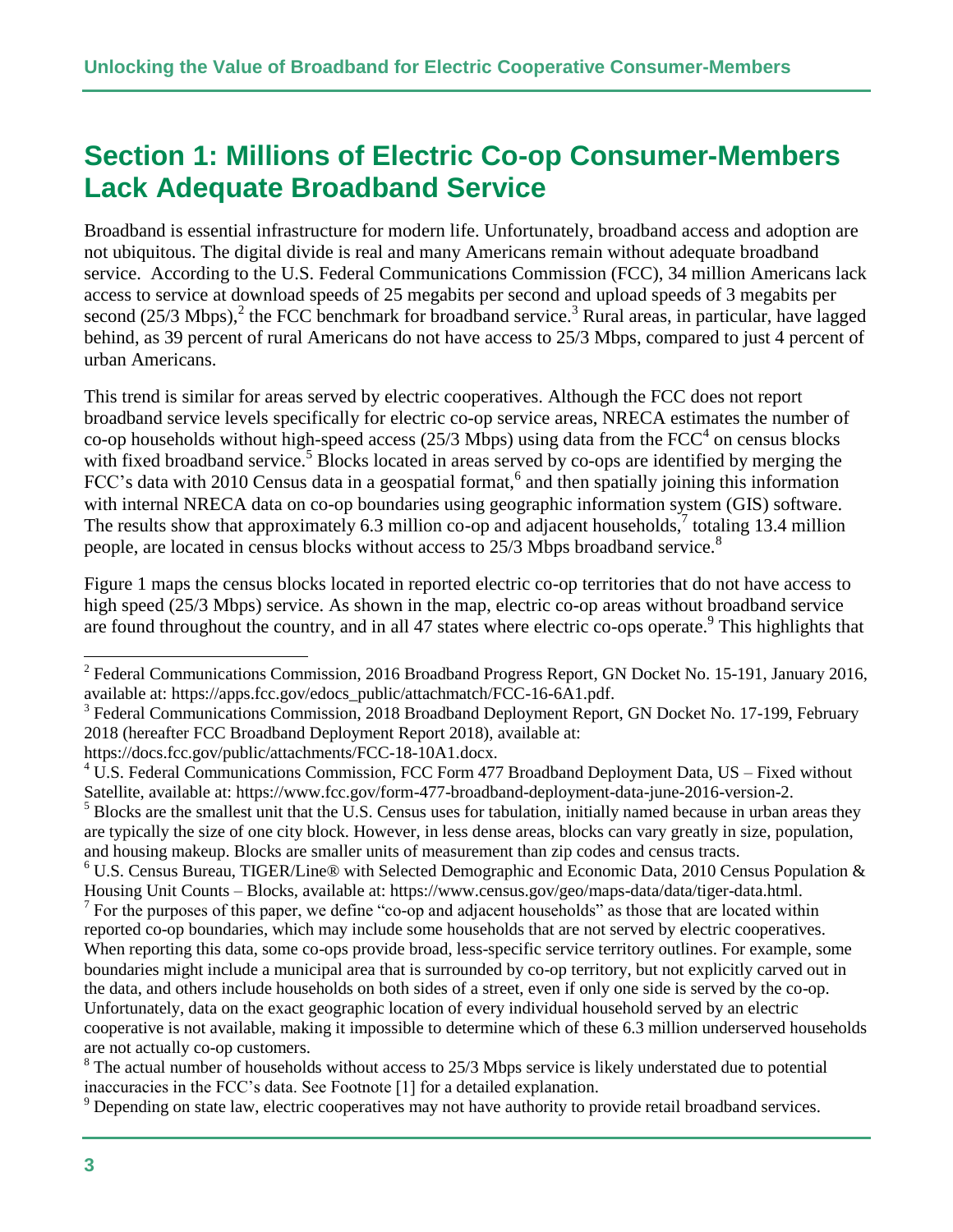broadband access is a widespread, multi-state issue. Without adequate, high-speed broadband, co-op communities will be left behind, or worse, will not survive.



**Figure 1: Electric Cooperative Areas without Access to 25/3 Mbps Broadband**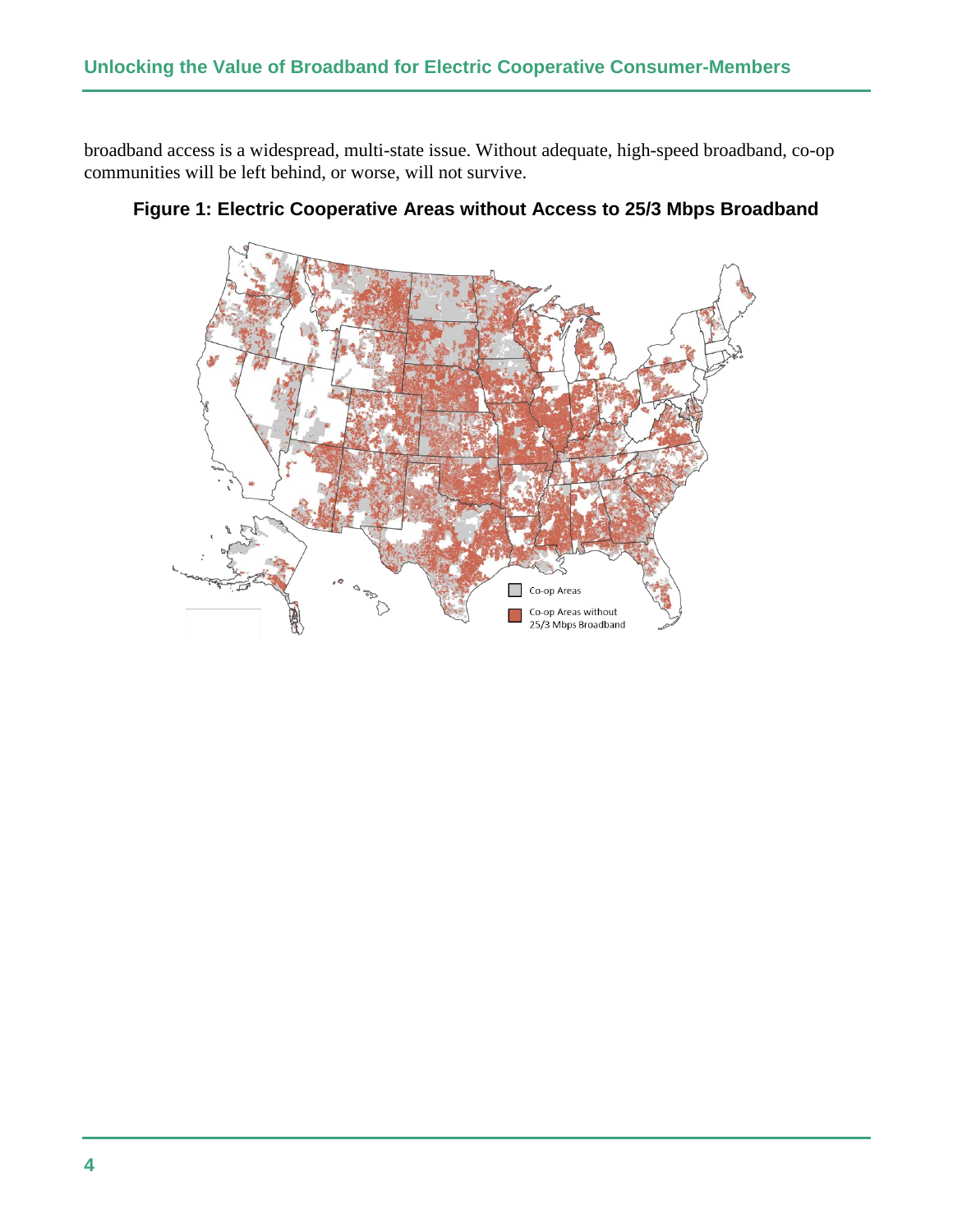# <span id="page-7-0"></span>**Section 2: Market Failure Limits Deployment and Value for Consumer-Members**

Rural connectivity is essential for many facets of daily life. High-speed broadband can provide substantial value for electric co-op consumer-members and their communities. These benefits include greater availability of information, improved healthcare, online learning opportunities, increased efficiency and productivity for local businesses, the convenience of online communication, increased housing values, and consumer savings through access to more products and competition among sellers online.

## <span id="page-7-1"></span>**Market Failure**

When market forces fail to lead to broadband deployment, these benefits are never realized. This is largely due to the significant gap between private carrier returns and consumer benefits from broadband investment. In areas with low population density, the costs of broadband deployment per customer are much higher, and private returns alone may not justify the capital investment required for broadband deployment, even when total consumer benefits might outweigh the costs. This is a form of market failure, which results in lost value.<sup>10</sup>

This situation is illustrated in Figure 2. In this example, consumers' willingness to pay, represented by the demand curve, is lower than the minimum price at which suppliers are willing to offer service on the supply curve. Supply and demand never intersect and therefore no broadband service is offered, as market forces fail to arrive at a socially and economically optimal level of investment.<sup>11</sup>





<sup>&</sup>lt;sup>10</sup> Karl E. Case and Ray C. Fair, Principles of Microeconomics, Upper Saddle River, NJ, Pearson Prentice Hall, Seventh Edition, 2004, p. 245.

 $11$  The situation presented in Figure 2 is simplified for demonstrative purposes. Although high per-customer costs are the primary barrier to broadband deployment, several other factors, including the regulatory environment, may also influence deployment decisions.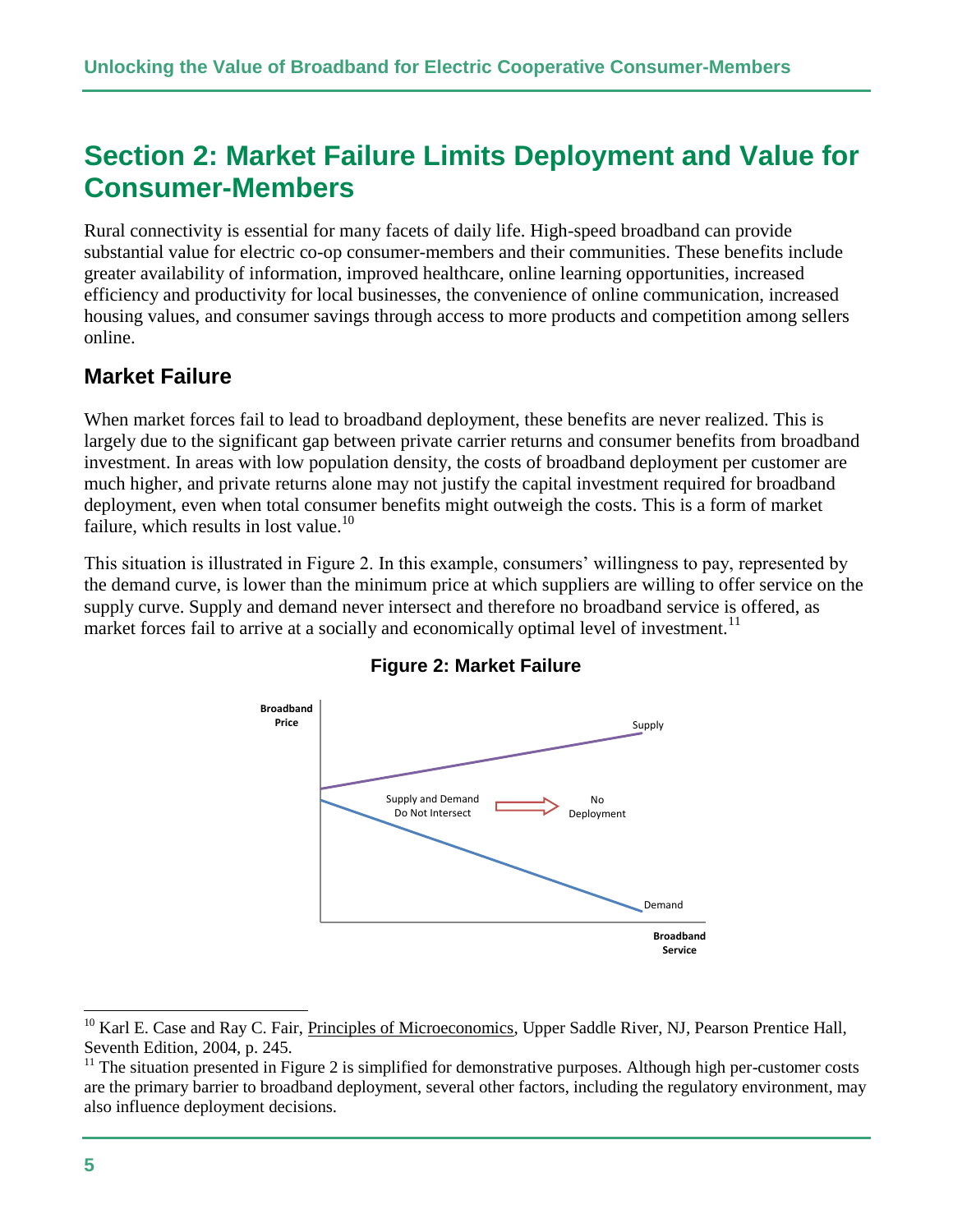### <span id="page-8-0"></span>**Forgone Value for Consumer-Members**

This lack of broadband deployment leads to forgone benefits that would otherwise be enjoyed by electric co-op consumer-members and their communities. The total value of these lost benefits can be quantified by estimating the consumer surplus associated with broadband service, and applying it to the number of households without access to calculate the economic value that would be generated by providing broadband to those who do not already have it.<sup>12</sup> Consumer surplus is defined as the difference between the total amount that consumers are willing and able to pay for a good or service and the total amount that they actually pay. It therefore represents the additional value received over and above the market price, as shown in Figure 3. For example, if a household's monthly bill is \$60, but the household would have been willing to pay \$110, the additional value received is equal to the household's consumer surplus of \$50. This value is lost when broadband is not deployed.



**Figure 3: Consumer Surplus**

Consumer surplus for broadband is typically measured in one of two ways. The first involves conducting a survey of broadband users to explicitly ask them what they would be willing to pay, and comparing their answers to what they pay for service. One limitation of this method is that responses may not accurately reflect what these consumers would do when facing a different set of choices about price and service options; and furthermore, respondents may be conservative in their answers out of fear that they could be charged more if they reveal their true willingness to pay.<sup>13</sup> The second methodology involves estimating demand curves through variations in prices households paid for broadband service at

 <sup>12</sup> Several recent studies have used consumer surplus to measure the potential economic impact of broadband connectivity, including Greenstein, S. and R. McDevitt, *Measuring the Broadband Bonus in Thirty OECD Countries*, OECD Digital Economy Papers, No. 197, OECD Publishing, 2012 (hereafter Greenstein & McDevitt 2012); Mark Rembert, Bo Feng, and Mark Partridge, *Connecting the Dots of Ohio's Broadband Policy*, The Ohio State University Swank Program in Rural-Urban Policy, April 2017 (hereafter Rembert et al. 2017); and Mark Dutz, Jonathan Orszag, and Robert Willig, *The Substantial Consumer Benefits of Broadband Connectivity for U.S. Households*, Commissioned by the Internet Innovation Alliance, July 2009 (hereafter Dutz et al. 2009).

 $13$  Dutz et al. 2009.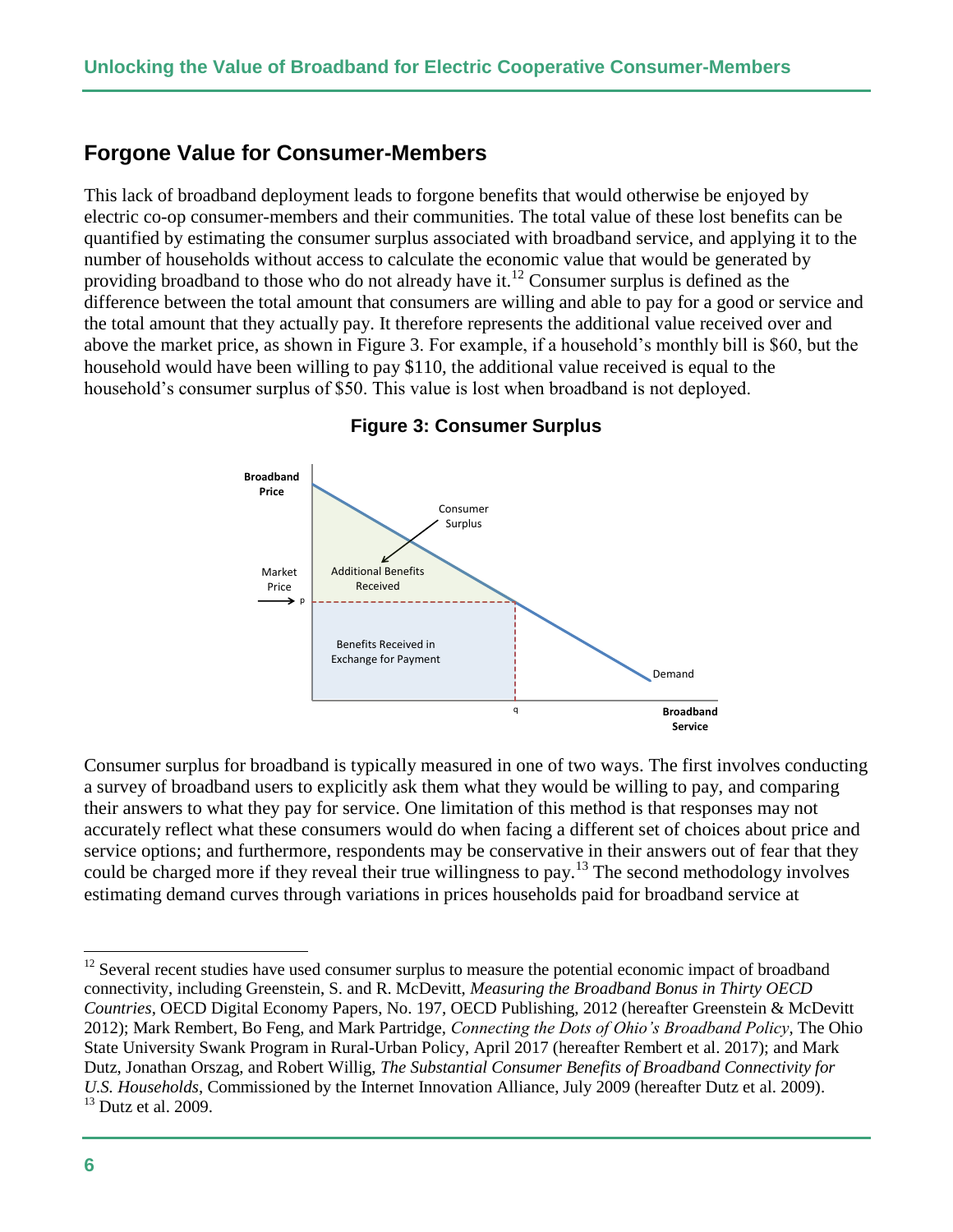different places and times. From the demand curves, researches can then determine an implicit household willingness to pay and the resulting consumer surplus.<sup>14</sup>

One recent and widely cited study by Nevo et al. (2016) employs the latter method to calculate the consumer surplus associated with the purchase of broadband service at various speeds and service options.<sup>15</sup> Based on these estimates, an average consumer surplus of \$1,950 per household is used in this report to calculate the annual economic value of forgone benefits for underserved households in electric cooperative service areas.<sup>16</sup> Multiplying this estimate by the 6.3 million co-op households currently without access to high-speed (25/3 Mbps) broadband service, one arrives at a total forgone consumer value of \$12.3 billion per year. Furthermore, because the advantages of broadband are not simply a onetime benefit, but rather occur continuously, the long-term present value of these benefits would total \$139.3 billion over 20 years.<sup>17</sup> These benefits represent the potential value of broadband access currently withheld from consumer-members.

It should be noted, however, that these estimates assume a 100 percent adoption rate. That is, even if provided with access to broadband, a percentage of consumers will choose not to purchase high-speed broadband services. While increasing broadband availability is important, without adoption, there is little to no economic benefit for consumers. According to the FCC, the adoption rate for high-speed (25/3 Mbps) broadband service in non-urban areas was nearly 49 percent in 2016.<sup>18</sup> Taking this adoption rate into account, a more realistic estimate of the forgone consumer surplus benefits for co-op and adjacent households that do not have access to 25/3 Mbps broadband service would be \$6 billion per year, or \$68.2 billion over 20 years. Importantly, this forgone value could be unlocked and captured in absence of the market failure that currently blocks broadband deployment.

It is also worth noting that the broadband adoption rate in non-urban areas has increased steadily over the last several years, from only 11 percent in 2012, to 34 percent in 2014, and most recently to 49 percent in 2016.<sup>19</sup> Given this trend, it is feasible to consider that the adoption rate may be even higher today. To illustrate the significance of broadband adoption, Figure 4 shows how the economic value of providing broadband to underserved areas can vary, based on different adoption rates.

 $14$  Greenstein & McDevitt 2012; Dutz et al. 2009.

<sup>&</sup>lt;sup>15</sup> Aviv Nevo, John L. Turner, and Jonathan W. Williams, "Usage-Based Pricing and Demand for Residential Broadband*,*" *Econometrica*, *84*(2), 2016 (hereafter Nevo et al. 2016).

 $16$  Our assumption of \$1,950 per household is based on the average of two consumer surplus values calculated by Nevo et al. (2016) for unlimited broadband service at 10 Mbps and unlimited broadband at service speeds approaching 1 Gbps. This estimate is similar in magnitude to the value of \$1,850 per household assumed in Rembert et al. 2017.

Based on a 7 percent discount rate, as employed in Rembert et al. 2017, and a 20-year lifespan.

<sup>&</sup>lt;sup>18</sup> FCC Broadband Deployment Report 2018.

 $19$  Ibid.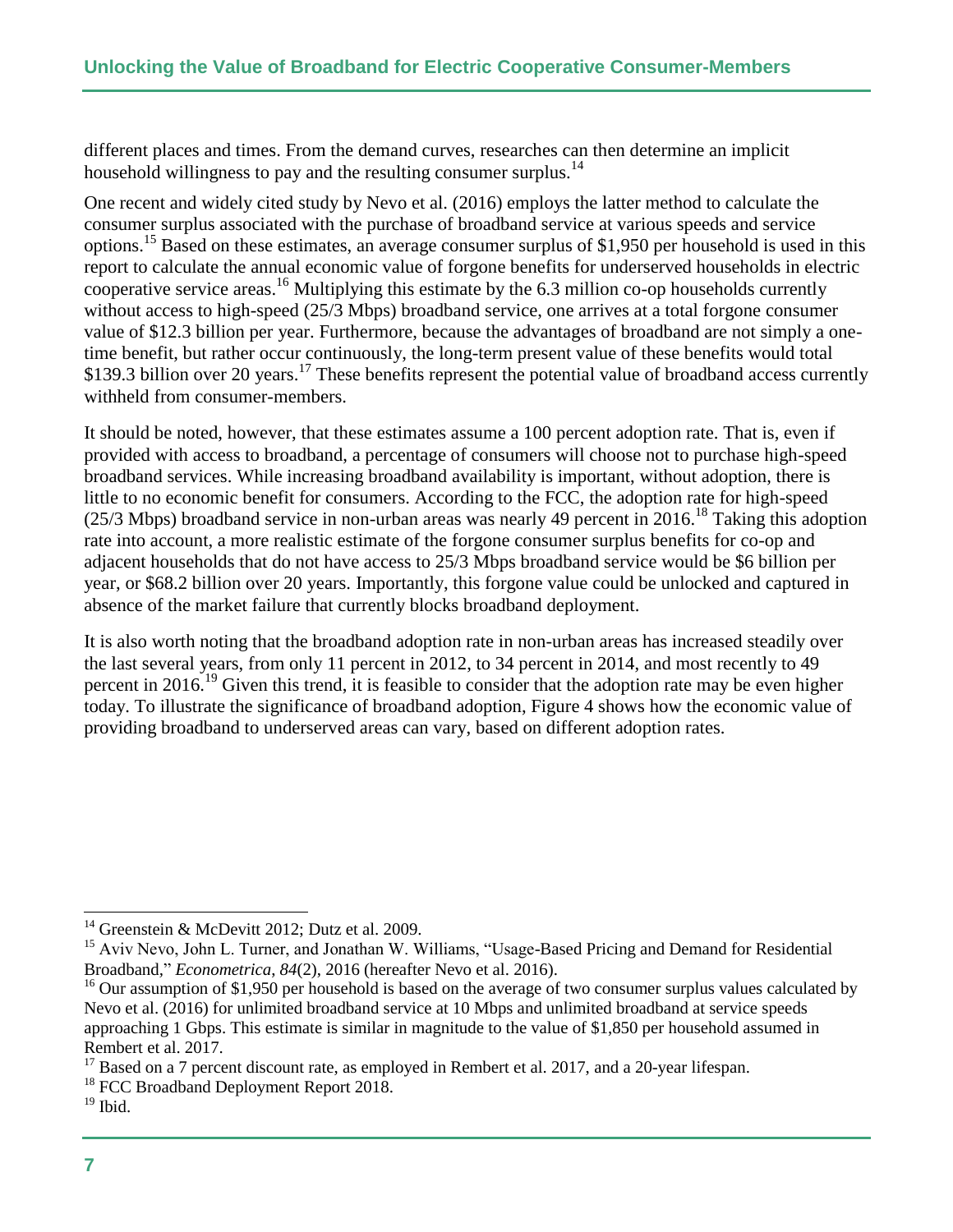| <b>Broadband Adoption</b><br>Rate | <b>Annual</b><br><b>Economic Benefits</b> | <b>Discounted Present Value of</b><br><b>Benefits over 20 Years</b> |
|-----------------------------------|-------------------------------------------|---------------------------------------------------------------------|
| 100%                              | \$12.3 Billion                            | \$139.3 Billion                                                     |
| 75%                               | \$9.2 Billion                             | \$104.4 Billion                                                     |
| 49%                               | \$6.0 Billion                             | \$68.2 Billion                                                      |
| 34%                               | \$4.2 Billion                             | \$47.3 Billion                                                      |

#### **Figure 4: Forgone Value for Consumer-Members at Different Adoption Rates**

The wide range of benefits points to the importance of programs that aim to increase adoption and incentivize participation. For example, if an adoption rate of 75 percent could be achieved among currently underserved households in co-op areas, the value of these forgone benefits would exceed \$100 billion over 20 years. $20$ 

Taking the consumer surplus value into account, rather than just private returns, the total benefits of broadband service are likely to exceed the costs of deployment. For example, in a recent report, Ericsson indicated that on average, it would cost approximately \$21,000 per mile to deploy fiber in areas served by electric cooperatives.<sup>21</sup> Multiplying this estimate by the 1.9 million road miles<sup>22</sup> in co-op areas that do not have access to 25/3 Mbps broadband implies a cost of approximately \$40 billion to provide fiber to underserved co-op areas.<sup>23</sup> Similarly, the FCC Office of Strategic Planning and Policy Analysis estimates that it would cost \$40 billion to deploy fiber to the premise to the majority of underserved locations in the U.S. and achieve 98 percent coverage nationwide.<sup>24</sup>

 $20$  This highlights that programs designed to raise digital literacy are crucial and should therefore be included as part of a larger broadband development plan.

<sup>&</sup>lt;sup>21</sup> Ericsson, NRTC, and NRECA, *The Value of a Broadband Backbone for America's Electric Cooperatives: A Benefit Assessment Study*, June 2018 (hereafter Ericsson 2018). This calculation relies on internal estimates that it would cost up to \$17,000 per mile to deploy fiber along aerial lines and up to \$55,000 per mile underground, and is based on the assumption that approximately 90 percent of co-op lines are aerial.

<sup>&</sup>lt;sup>22</sup> The number of road miles in census blocks located within reported electric co-op boundaries that do not have access to 25/3 Mbps is calculated through the use of GIS mapping software, using FCC Form 477 Data and a detailed national database of streets. In this calculation, total road miles were adjusted to exclude unpopulated areas and non-residential roads. Source: U.S. Census Bureau, 2017 TIGER Geodatabases, Roads National Geodatabase, available at: https://www.census.gov/geo/maps-data/data/tiger-geodatabases.html.

 $23$  In this calculation, the number of road miles serve as a proxy for fiber route miles.

<sup>&</sup>lt;sup>24</sup> Paul de Sa, *Improving the Nation's Digital Infrastructure*, U.S. Federal Communications Commission, January 17, 2017, available at: http://transition.fcc.gov/Daily\_Releases/Daily\_Business/2017/db0119/DOC-343135A1.pdf.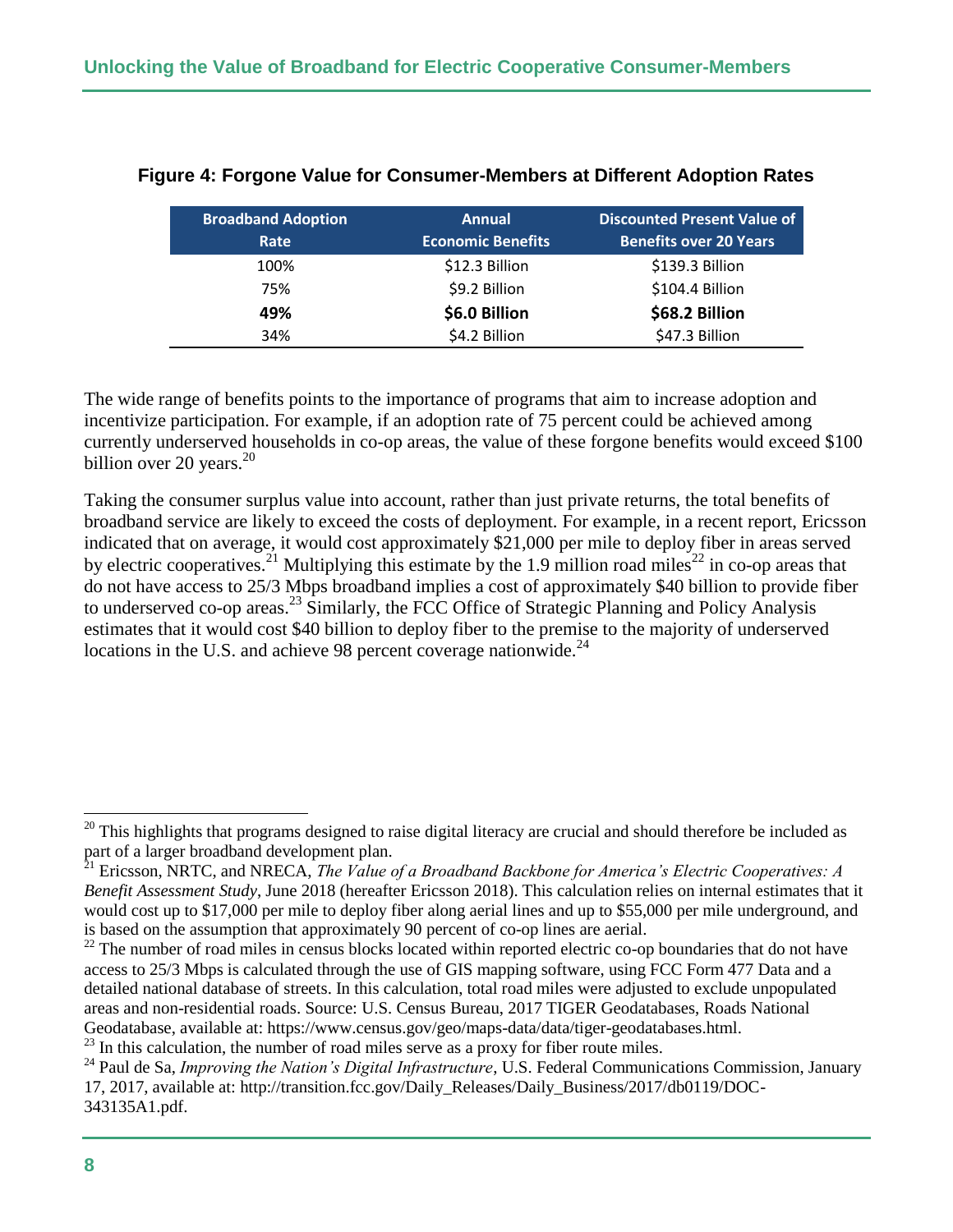## <span id="page-11-0"></span>**Section 3: Electric Cooperatives are Part of the Solution**

## <span id="page-11-1"></span>**Emerging Smart Grid Applications**

Today's business forces are driving new and advanced digital communications requirements for rural electric co-ops. This is because high-capacity, low-latency telecommunications are the fundamental enabler of the emerging smart grid.<sup>25</sup> The smart grid consists of digital technologies, including sensors, controls, advanced meters, computers, automation, and communications, working together to optimize utility operations. A broadband backbone communications system connects this critically important grid infrastructure and can accommodate the increasingly data intensive information flows essential to modern-day grid operations.

A central component of the smart grid is advanced metering infrastructure (AMI), which supplies the information flow to make the grid work more efficiently and more effectively. Electric cooperatives are leading the electric industry in "smart meter" adoption, with AMI deployed at 60 percent of all co-op meters.<sup>26</sup> Moreover, distributed energy resources (DER), particularly solar panels and energy storage, are changing the nature of electric operations. The grid was historically designed for one-way energy flow from power supply to end use. With DER, power can be injected into the distribution grid at the point of end use, creating two-way power flows and new challenges to managing the grid. As the gap widens between the emerging grid and traditional grid control tools, the ability of electric co-ops to manage grid reliability will be increasingly challenged. This is because distribution grids suffer from poor observability due to the grid's historical lack of sensing capability. New digital grid sensor technology combined with high bandwidth, low latency data communications make distribution automation and remote monitoring and management of distribution assets a reality. This will enhance the ability to manage the increasing amount of DER added to the system. In this way, broadband infrastructure plays a unique role in the industry-wide shift to distribution system automation, remote monitoring of distribution assets, and the dramatically increased information flows that come with smart grid technologies.

Emerging smart grid applications require significant data communications capability. These technologies provide value by allowing for improved reliability, decreased labor costs, better equipment utilization, more efficient voltage control, and other benefits that translate to overall improved performance. Importantly, a broadband backbone communications system unlocks this value and enables these benefits to be realized.

<sup>25</sup> Eric P. Cody, "Telecommunications: the Linchpin for Smart Grid Success," *TechSurveillance*, NRECA, June 2014.

<sup>26</sup> NRECA, *Technology Advisory*, "Electric Cooperatives lead industry in AMI Deployment," 2018, 1. AMI meter penetration data comes from the U.S. Energy Administration, EIA Form 861 (2016).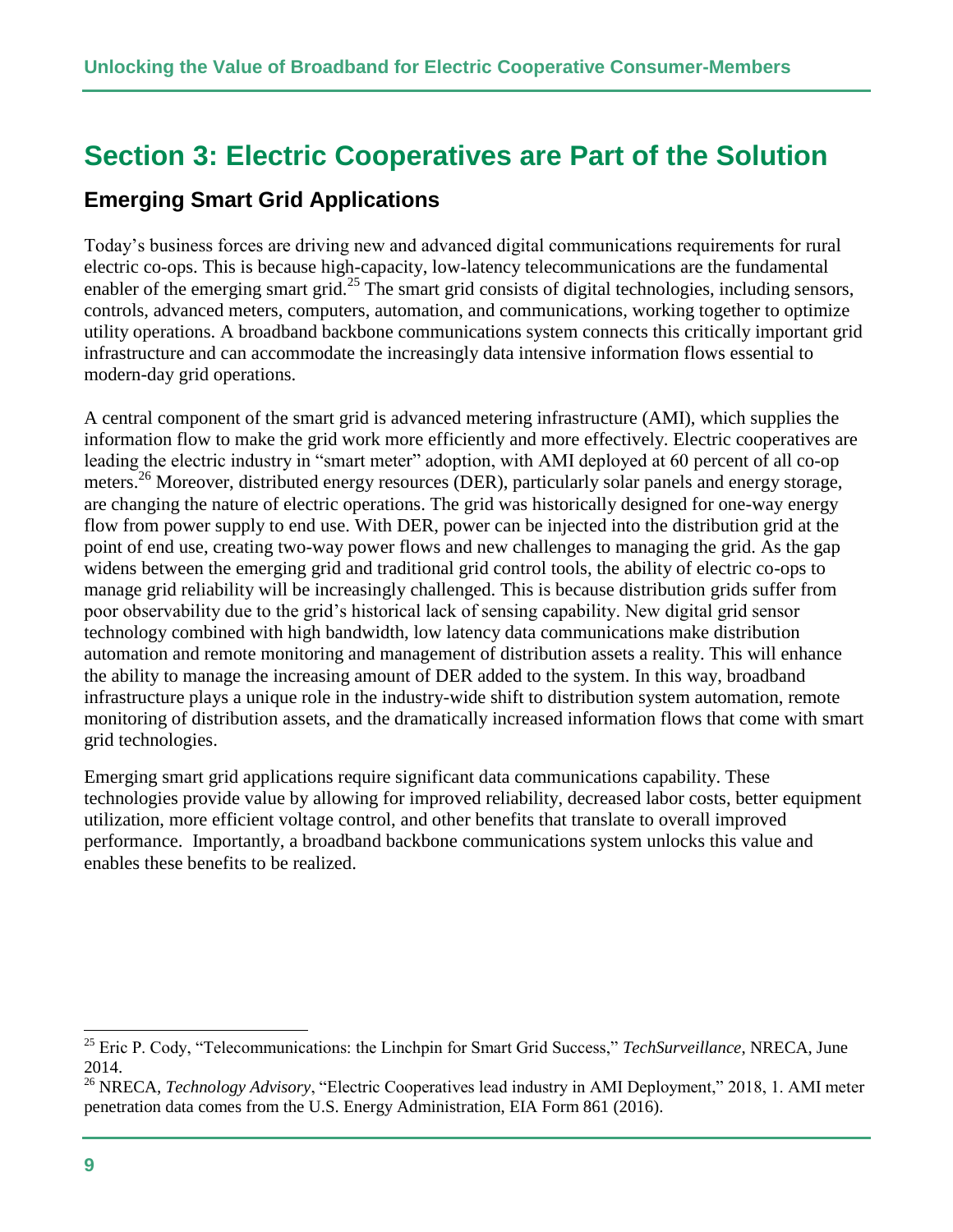**Emerging Smart Grid Applications Increasingly Depend on High Speed Broadband Communications**

**Demand Management** – Broadly refers to all programs designed to affect consumer demand for electricity. Programs aim to reduce total energy usage particularly during peak periods and can potentially defer capital investments in new capacity.

**Asset Management** – The availability of massive amounts of operating data provides the predictive analytics required to transform asset management policies from traditional time-based maintenance to condition-based maintenance practices that can lower operational costs and defer capital expenditure.

**Distribution Automation** – Allows utilities to pinpoint the location and extent of an outage to better direct repair crews and resources with precise, real-time information.

**Conservation Voltage Reduction** – Under coordinated control enabled by the broadband platform, AMI, load tap transformers, automated capacitors and voltage regulators can be used optimizes voltage levels and can improve power quality and improve non-intrusive energy savings.

**Advanced Metering Infrastructure (AMI)** – Refers to smart meters integrated through a communications system. AMI meters can enable decreased operating expenses through remote connect/disconnect features, outage monitoring, voltage monitoring, and business loss measurements. AMI also supplies the information that is necessary to the functioning of distribution automation, substation automation, demand management, conservation voltage reduction, and DER integration.

**Distributed Energy Resources Integration** – The integration of solar photovoltaic panels and energy storage solutions and can have significant impacts on the distribution grid. As the prevalence of these resources increases, a two-way communications system is needed to manage the two-way flows of these resources.

**Substation Automation** – Generates savings from SCADA systems that monitor and report back on the state of substation equipment and from automated switches that control voltage levels and reroute power.

**Source:** Ericsson, NRTC, and NRECA, *The Value of a Broadband Backbone for America's Electric Cooperatives: A Benefit Assessment Study*, 2018

## <span id="page-12-0"></span>**Extending Broadband to Electric Cooperative Communities**

A broadband backbone is defined as a high-bandwidth, low-latency data connection comprised of wired and/or wireless technology that connects systemically important infrastructure.<sup>27</sup> Importantly, it provides backhaul transport – the delivery of data collected by the co-op's communications networks to a central

 $27$  Ericsson 2018.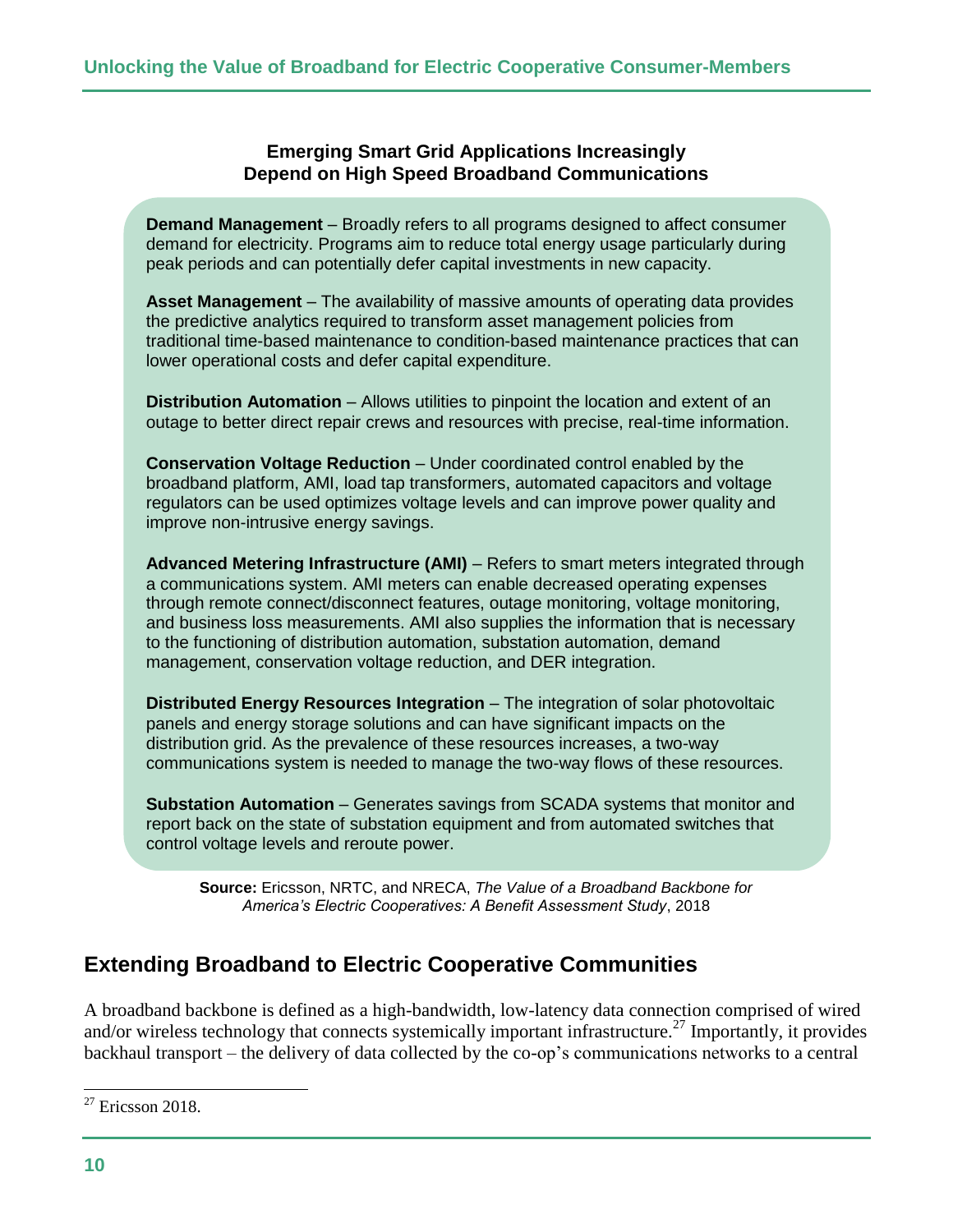location to support analysis and decision making – which is critical to managing electric operations. The backbone is capital intensive and costly to build. It is often made up of high-count fiber cables. It not only enables the co-op's smart grid operations, it also enables connectivity to the broader Internet backbone – comprised of several worldwide networks that interconnect with each other.<sup>28</sup> An electric cooperative that builds a broadband backbone to support its electric operations may have a cost advantage in deploying broadband to its unserved community. This is because the backbone can be leveraged to support the buildout of the retail broadband network to its consumer-members, where permitted by state law.

In the theory of the firm, economies of scope are said to exist if it is cheaper to produce multiple products within a single firm than it is to produce each product in a separate firm.<sup>29</sup> For example, a coop leveraging and building a retail network off its broadband backbone is less costly than building a retail network independent of the co-op's backbone.<sup>30</sup> The economies stem from the joint use of the backbone to support both electric operations and retail broadband service.<sup>31</sup>

Similarly, electric co-ops own poles, trucks, and other equipment, and employ technicians. Sharing or allocating these resources between electric and broadband operations, when possible, offers additional opportunities to achieve cost reducing economies of scope. These cost sharing dynamics suggest that coops can have a vital role in deploying broadband in their communities.

Although electric co-ops may have favorable cost characteristics associated with expanding broadband to their communities compared to outside or third-party providers, building out the retail network may not be financially viable. Constructing broadband service to unserved electric cooperative communities often requires massive capital outlays. The median electric cooperative owns and maintains approximately 2,575 miles of electric distribution line. Assuming an average cost of \$21,000 per mile to deploy fiber-to-the-home along the route of the distribution lines implies a deployment cost exceeding \$54 million.<sup>32</sup> Moreover, a density of 6.25 consumer-members per mile for the median co-op suggests a challenging, if not impossible, cost-recovery scenario for many low-income areas served by co-ops. Alternatively, deploying a hybrid fiber-fixed wireless network can support the last mile buildout and reduce costs, particularly in difficult to reach areas. In either case, however, without a combination of grants and low-interest loans to buy down the cost of deployment, retail broadband and its commensurate benefits will continue to be out of reach for much of rural America.

<sup>28</sup> CTC Technology & Energy, *Broadband Guide for Electric Utilities*, Version 1, April 2015, available at: http://www.doit.state.nm.us/broadband/reports/NMBBP\_FiberGuide\_ElectricUtilities.pdf.

<sup>&</sup>lt;sup>29</sup> W. Kip Viscusi, John M. Bernon, and Joseph E. Harrington, Jr., Economics of Regulation and Antitrust, 2<sup>nd</sup> Edition, The MIT Press, Cambridge, MA, 1995, p. 356.

<sup>&</sup>lt;sup>30</sup> Ultimately, it is an empirical question to determine whether the Cost(Backbone, Retail Broadband) < Cost(Backbone,0) + Cost(0, Retail Broadband) based on the co-op's unique operating characteristics and the demographics and topology of its service area.

 $31$  Alternatively, the co-op may choose to avoid the risk of entering the retail broadband business and lease excess capacity from its backbone to a third party retail broadband entrant. This approach maintains the economies of scope savings.

 $32$  Ericsson 2018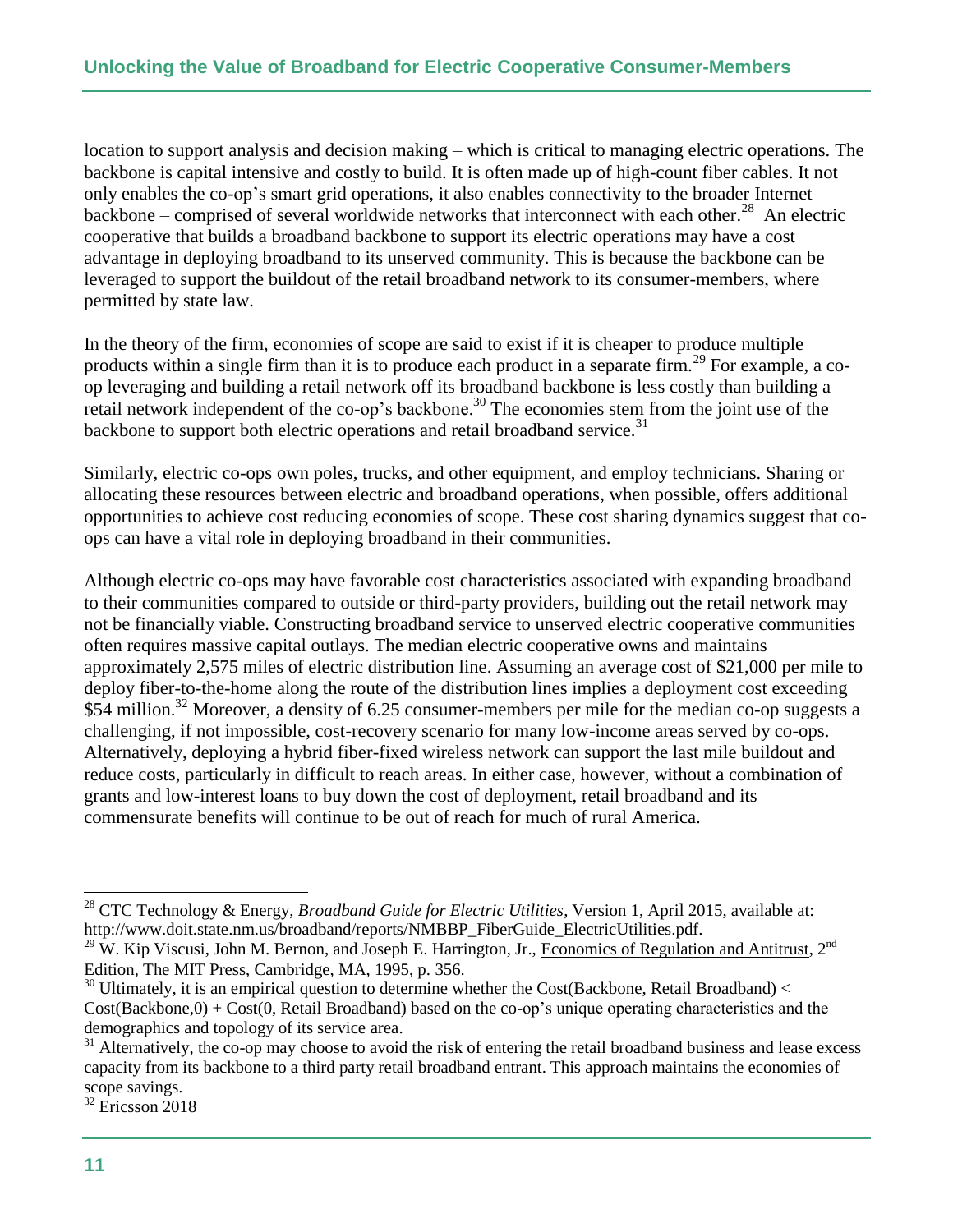# <span id="page-14-0"></span>**Section 4: Public Partnership with Electric Co-ops to Overcome Market Failure**

As with most services, the decision to invest in broadband is based on private returns, and does not account for all of the benefits for consumers and their communities. In areas with low population density, where deployment costs per consumer are significantly higher, these private returns often do not justify the investment costs and broadband service is unavailable. As a result, market forces fail to arrive at a socially and economically optimal level of broadband investment.

## <span id="page-14-1"></span>**Solution to Unlocking Broadband Benefits**

Traditionally, market failure of this type is addressed through interventions to lower the cost of supply. Investment support through government grants and low-interest loans is a mechanism to lower the cost of supply and create a market solution for the deployment of broadband. When implemented correctly, such funding can provide the foundation for private investment from electric co-ops by covering the portion of deployment costs that would not be recoverable through the private returns from the market.

This situation is illustrated in Figure 5. Consumers' willingness to pay, represented by the demand curve, is lower than the minimum price at which suppliers are able to offer service on the supply curve. As a result, supply and demand never intersect and no broadband service is offered. With the introduction of government grants and low interest loans that lower the cost of deployment, supply increases, shifting the supply curve to the right and creating an equilibrium market price for service. This opens up the substantial value of broadband service for co-op households and potentially unlocks upwards of \$68 billion of consumer surplus benefits for consumer-members over a 20-year period that would otherwise be lost.



#### **Figure 5: Impact of Intervention**